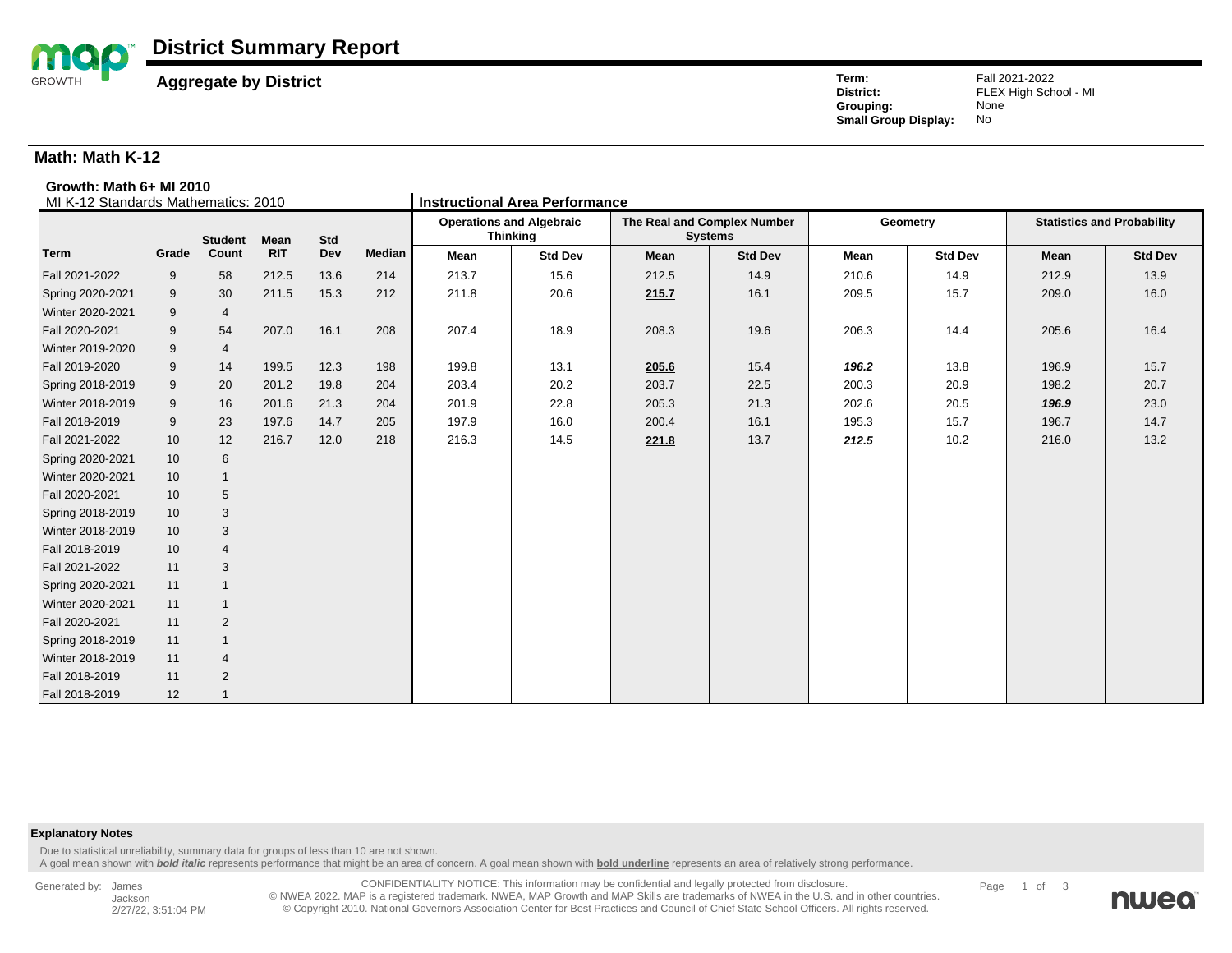

# **District Summary Report**

**Aggregate by District** Fall 2021-2022<br> **Aggregate by District** FLEX High Schultz External Aggregate of the FLEX High Schultz External Aggregate FLEX High Schultz **Grouping:** Nor<br> **Small Group Display:** No **Small Group Display:** 

FLEX High School - MI<br>None

## **Math: Math K-12**

**Growth: Math K-2 MI 2010 MI K-12 Standards Mathematics: 2010** 

|                | <b>Student</b><br><b>Mean</b> |       |            |     |        |      | <b>Operations and Algebraic</b><br>Thinking | <b>Number and Operations</b> |                |             | <b>Measurement and Data</b> | Geometry |                |
|----------------|-------------------------------|-------|------------|-----|--------|------|---------------------------------------------|------------------------------|----------------|-------------|-----------------------------|----------|----------------|
| Term           | Grade                         | Count | <b>RIT</b> | Dev | Median | Mean | <b>Std Dev</b>                              | Mean                         | <b>Std Dev</b> | <b>Mean</b> | <b>Std Dev</b>              | Mean     | <b>Std Dev</b> |
| Fall 2021-2022 |                               |       |            |     |        |      |                                             |                              |                |             |                             |          |                |

#### **Explanatory Notes**

Due to statistical unreliability, summary data for groups of less than 10 are not shown.

A goal mean shown with **bold italic** represents performance that might be an area of concern. A goal mean shown with **bold underline** represents an area of relatively strong performance.

Generated by: James Jackson 2/27/22, 3:51:04 PM

CONFIDENTIALITY NOTICE: This information may be confidential and legally protected from disclosure. © NWEA 2022. MAP is a registered trademark. NWEA, MAP Growth and MAP Skills are trademarks of NWEA in the U.S. and in other countries.<br>Copyright 2010. National Governors Association Center for Best Practices and Council of

Page 2 of 3